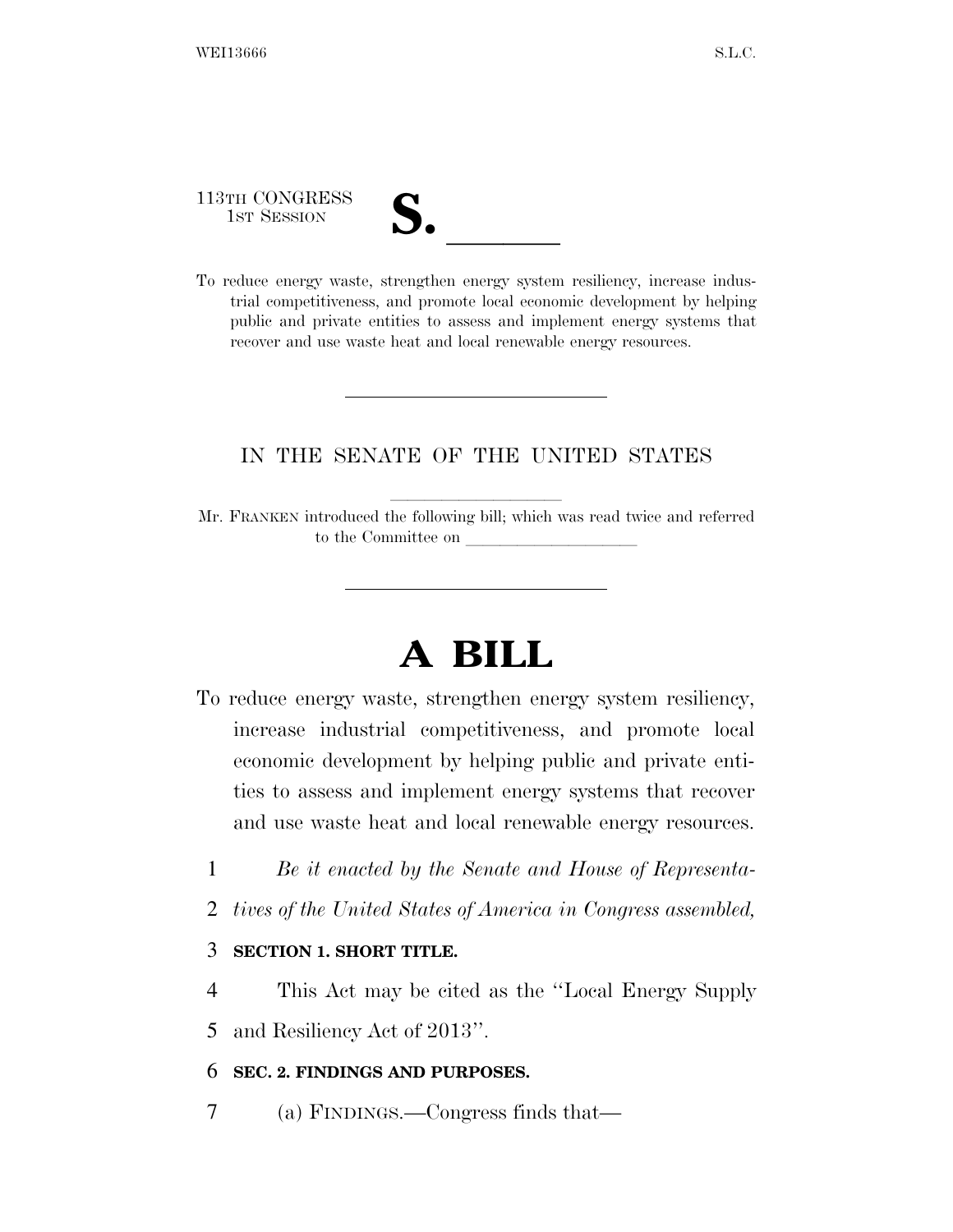| $\mathbf{1}$   | $(1)$ a quantity of energy that is more than—            |
|----------------|----------------------------------------------------------|
| $\overline{2}$ | $(A)$ 27 percent of the total energy con-                |
| 3              | sumption in the United States is released from           |
| $\overline{4}$ | power plants in the form of waste heat; and              |
| 5              | (B) 36 percent of the total energy con-                  |
| 6              | sumption in the United States is released from           |
| 7              | power plants, industrial facilities, and other           |
| 8              | buildings in the form of waste heat;                     |
| 9              | $(2)$ waste heat can be—                                 |
| 10             | (A) recovered and distributed to meet                    |
| 11             | building heating or industrial process heating           |
| 12             | requirements;                                            |
| 13             | (B) converted to chilled water for air con-              |
| 14             | ditioning or industrial process cooling; or              |
| 15             | (C) converted to electricity;                            |
| 16             | (3) renewable energy resources in communities            |
| 17             | in the United States can be used to meet local ther-     |
| 18             | mal and electric energy requirements;                    |
| 19             | (4) use of local energy resources and implemen-          |
| 20             | tation of local energy infrastructure can strengthen     |
| 21             | the reliability and resiliency of energy supplies in the |
| 22             | United States in response to extreme weather             |
| 23             | events, power grid failures, or interruptions in the     |
| 24             | supply of fossil fuels;                                  |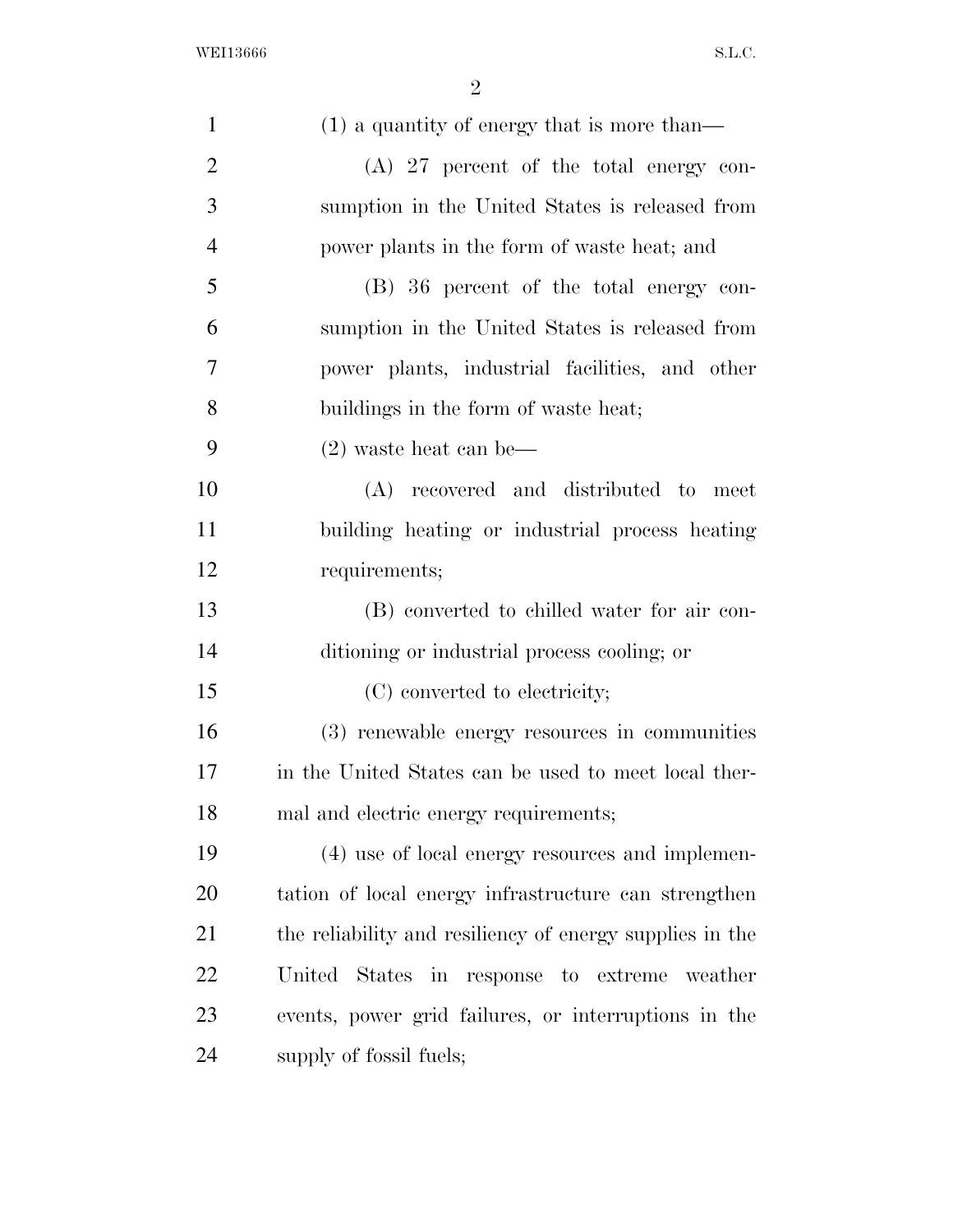| $\mathbf{1}$   | (5) use of local waste heat and renewable en-        |
|----------------|------------------------------------------------------|
| $\overline{2}$ | ergy resources-                                      |
| 3              | (A) strengthens United States industrial             |
| $\overline{4}$ | competitiveness;                                     |
| 5              | (B) helps reduce reliance on fossil fuels            |
| 6              | and the associated emissions of air pollution        |
| 7              | and carbon dioxide;                                  |
| 8              | (C) increases energy supply resiliency and           |
| 9              | security; and                                        |
| 10             | (D) keeps more energy dollars in local               |
| 11             | economies, thereby creating jobs;                    |
| 12             | $(6)$ district energy systems represent a key op-    |
| 13             | portunity to tap waste heat and renewable energy re- |
| 14             | sources;                                             |
| 15             | (7) district energy systems are important for        |
| 16             | expanding implementation of combined heat and        |
| 17             | power (CHP) systems because district energy sys-     |
| 18             | tems provide infrastructure for delivering thermal   |
| 19             | energy from a CHP system to a substantial base of    |
| 20             | end users;                                           |
| 21             | (8) district energy systems serve colleges, uni-     |
| 22             | versities, hospitals, airports, military bases, and  |
| 23             | downtown areas;                                      |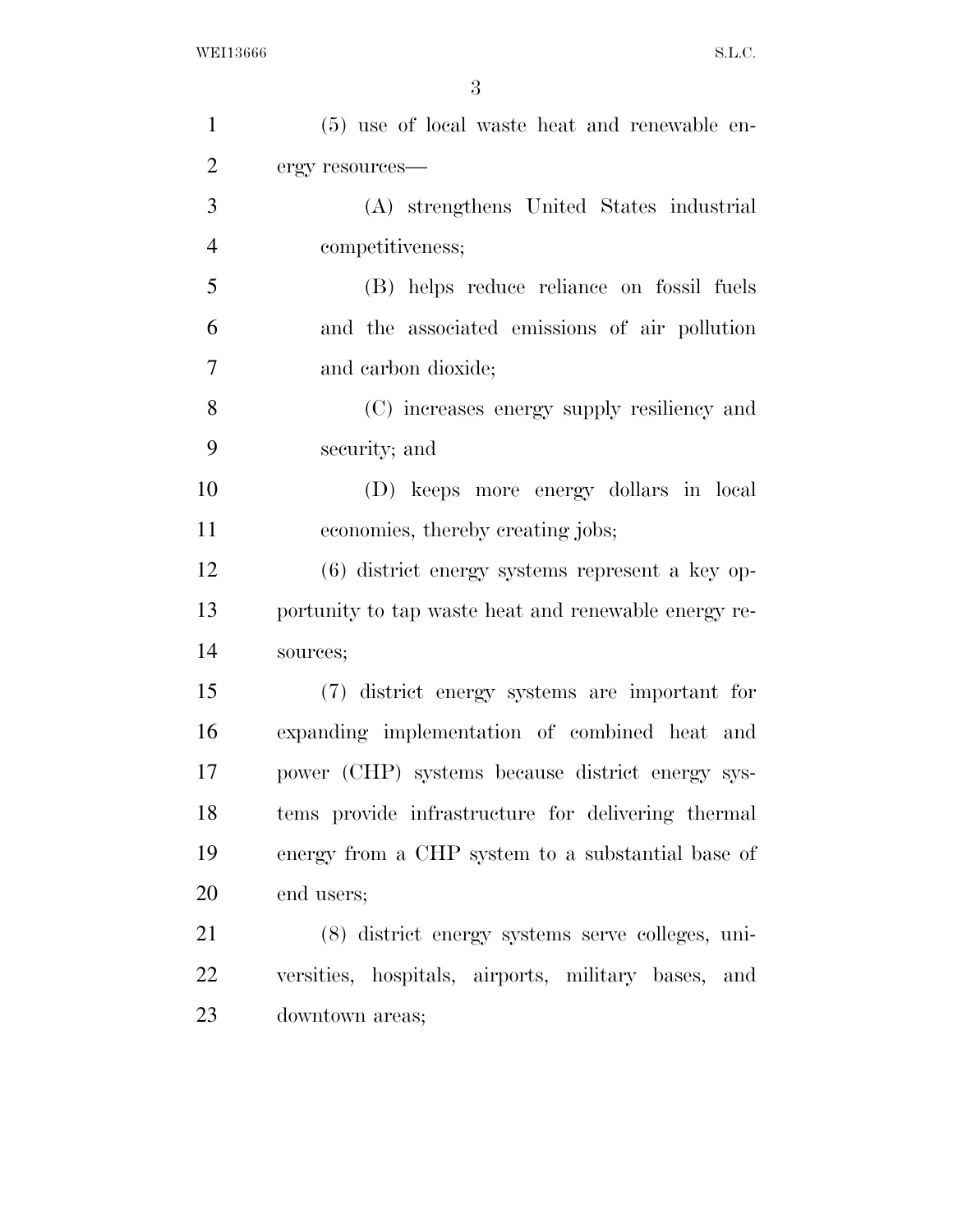| $\mathbf{1}$   | (9) district energy systems help cut peak power       |
|----------------|-------------------------------------------------------|
| $\overline{2}$ | demand and reduce power transmission and distribu-    |
| 3              | tion system constraints by—                           |
| $\overline{4}$ | (A) shifting power demand through ther-               |
| 5              | mal storage;                                          |
| 6              | (B) generating power near load centers                |
| $\overline{7}$ | with a CHP system; and                                |
| 8              | (C) meeting air conditioning demand                   |
| 9              | through the delivery of chilled water produced        |
| 10             | with heat generated by a CHP system or other          |
| 11             | energy sources;                                       |
| 12             | (10) evaluation and implementation of district        |
| 13             | energy systems—                                       |
| 14             | (A) is a complex undertaking involving a              |
| 15             | variety of technical, economic, legal, and insti-     |
| 16             | tutional issues and barriers; and                     |
| 17             | (B) often requires technical assistance to            |
| 18             | successfully navigate these barriers; and             |
| 19             | $(11)$ a major constraint to the use of local         |
| 20             | waste heat and renewable energy resources is a lack   |
| 21             | of low-interest, long-term capital funding for imple- |
| 22             | mentation.                                            |
| 23             | (b) PURPOSES.—The purposes of this Act are—           |
| 24             | (1) to encourage the use and distribution of          |
| 25             | waste heat and renewable thermal energy—              |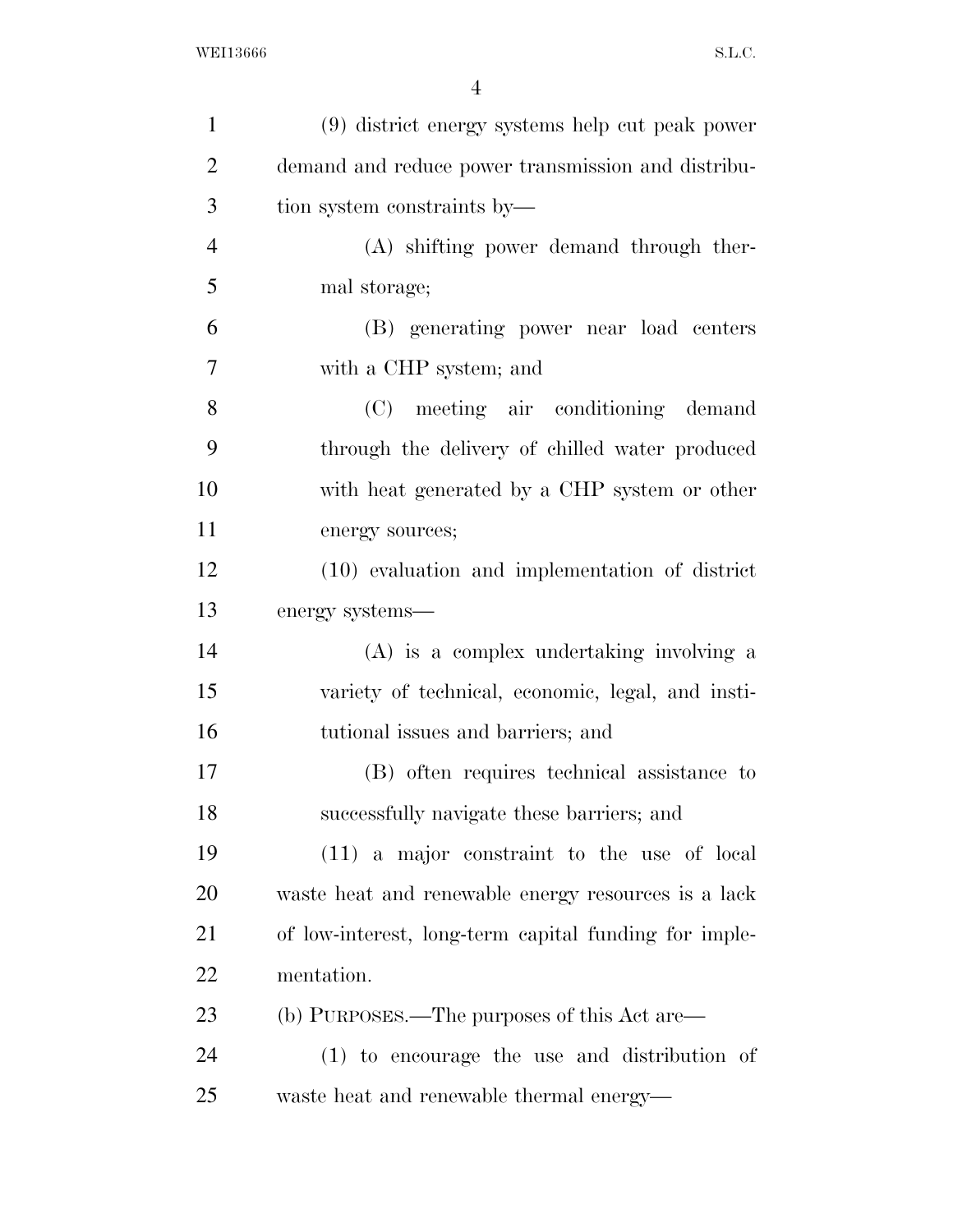| $\mathbf{1}$   | $(A)$ to reduce fossil fuel consumption;                  |
|----------------|-----------------------------------------------------------|
| $\overline{2}$ | (B) to enhance energy supply resiliency,                  |
| 3              | reliability, and security;                                |
| $\overline{4}$ | (C) to reduce air pollution and greenhouse                |
| 5              | gas emissions;                                            |
| 6              | (D) to strengthen industrial competitive-                 |
| 7              | ness; and                                                 |
| 8              | (E) to retain more energy dollars in local                |
| 9              | economies; and                                            |
| 10             | $(2)$ to facilitate the implementation of a local         |
| 11             | energy infrastructure that accomplishes the goals de-     |
| 12             | scribed in paragraph $(1)$ by-                            |
| 13             | (A) providing technical assistance to evalu-              |
| 14             | ate, design, and develop projects to build local          |
| 15             | energy infrastructure; and                                |
| 16             | (B) facilitating low-cost financing for the               |
| 17             | construction of local energy infrastructure               |
| 18             | though the issuance of loan guarantees.                   |
| 19             | SEC. 3. DEFINITIONS.                                      |
| 20             | (1) COMBINED HEAT AND POWER SYSTEM.-                      |
| 21             | The term "combined heat and power system" or              |
| 22             | "CHP system" means generation of electric energy          |
| 23             | and heat in a single, integrated system that meets        |
| 24             | the efficiency criteria in clauses (ii) and (iii) of sec- |
| 25             | tion $48(c)(3)(A)$ of the Internal Revenue Code of        |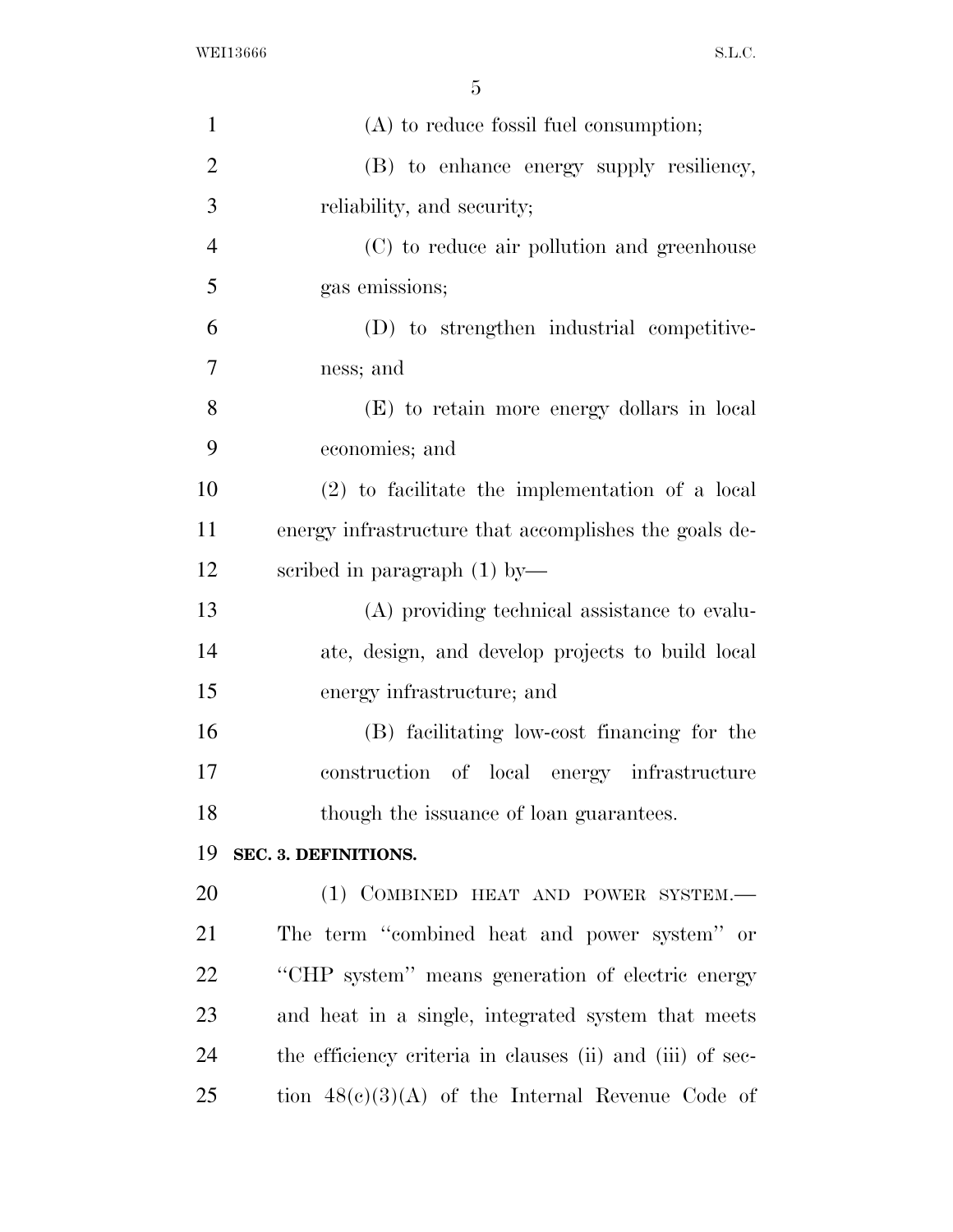1986, under which heat that is conventionally re- jected is recovered and used to meet thermal energy requirements. (2) DISTRICT ENERGY SYSTEM.—The term ''district energy system'' means a system that pro- vides thermal energy to buildings and other energy consumers from 1 or more plants to individual build- ings to provide space heating, air conditioning, do- mestic hot water, industrial process energy, and other end uses. (3) LOAN GUARANTEE PROGRAM.—The term

 ''Loan Guarantee Program'' means the Local En- ergy Infrastructure Loan Guarantee Program estab-lished under section 5.

 (4) LOCAL ENERGY INFRASTRUCTURE.—The term ''local energy infrastructure'' means a system that—

 (A) recovers or produces useful thermal or electric energy from waste energy or renewable energy resources;

 (B) generates electricity using a combined heat and power system;

(C) distributes electricity in microgrids;

(D) stores thermal energy; or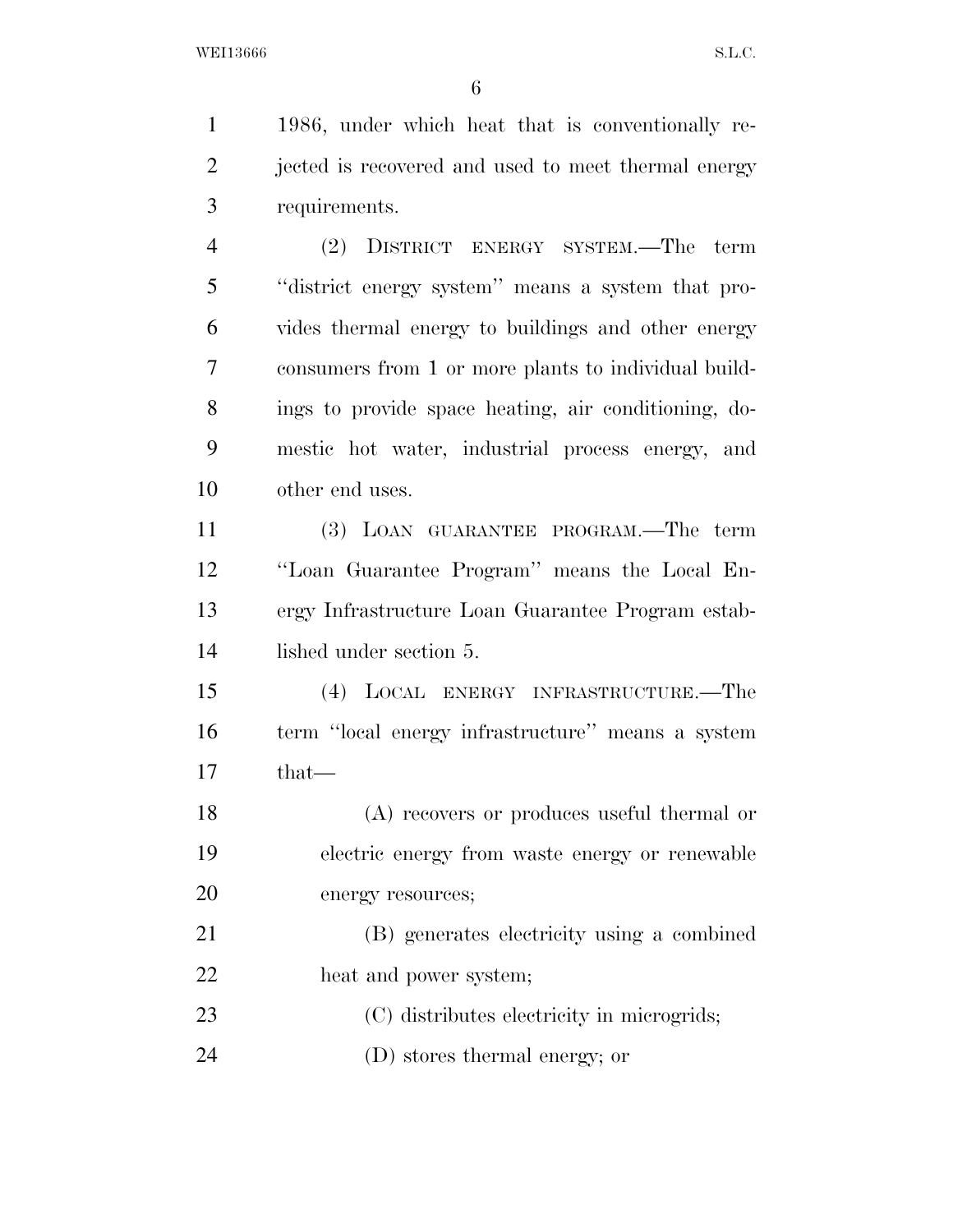| $\mathbf{1}$   | (E) distributes thermal energy or transfers           |
|----------------|-------------------------------------------------------|
| $\overline{2}$ | thermal energy to building heating and cooling        |
| 3              | systems via a district energy system.                 |
| $\overline{4}$ | (5) MICROGRID.—The term "microgrid" means             |
| 5              | a group of interconnected loads and distributed en-   |
| 6              | ergy resources within clearly defined electrical      |
| 7              | boundaries that-                                      |
| 8              | (A) acts as a single controllable entity with         |
| 9              | respect to the grid; and                              |
| 10             | (B) can connect and disconnect from the               |
| 11             | grid to enable the microgrid to operate in both       |
| 12             | grid-connected or island-mode.                        |
| 13             | RENEWABLE ENERGY RESOURCE.-The<br>(6)                 |
| 14             | term "renewable energy resource" means —              |
| 15             | (A) closed-loop and open-loop biomass (as             |
| 16             | defined in paragraphs $(2)$ and $(3)$ , respectively, |
| 17             | of section $45(e)$ of the Internal Revenue Code       |
| 18             | of 1986);                                             |
| 19             | (B) gaseous or liquid fuels produced from             |
| <b>20</b>      | the materials described in subparagraph $(A)$ ;       |
| 21             | (C) geothermal energy (as defined in sec-             |
| 22             | tion $45(e)(4)$ of such Code);                        |
| 23             | (D) municipal solid waste (as defined in              |
| 24             | section $45(e)(6)$ of such Code); or                  |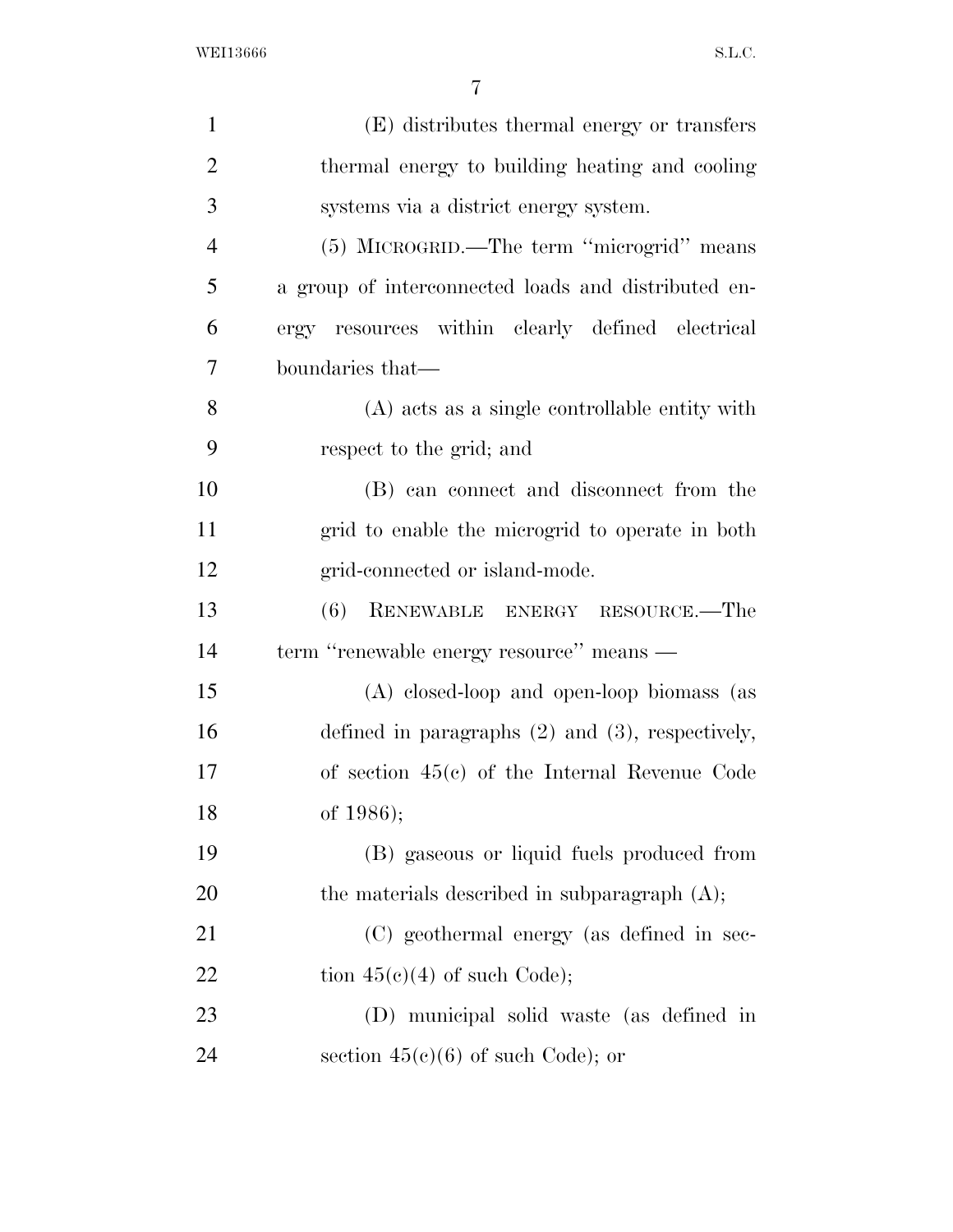| $\mathbf{1}$   | (E) solar energy (which is used, undefined,       |
|----------------|---------------------------------------------------|
| $\overline{2}$ | in section 45 of such Code).                      |
| 3              | (7) RENEWABLE THERMAL ENERGY.—The term            |
| $\overline{4}$ | "renewable thermal energy" means-                 |
| 5              | (A) heating or cooling energy derived from        |
| 6              | a renewable energy resource;                      |
| 7              | (B) natural sources of cooling such as cold       |
| 8              | lake or ocean water; or                           |
| 9              | (C)<br>other renewable thermal<br>energy          |
| 10             | sources, as determined by the Secretary.          |
| 11             | (8) SECRETARY.—The term "Secretary" means         |
| 12             | the Secretary of Energy.                          |
| 13             | (9) THERMAL ENERGY.—The term "thermal             |
| 14             | energy" means—                                    |
| 15             | $(A)$ heating energy in the form of hot           |
| 16             | water or steam that is used to provide space      |
| 17             | heating, domestic hot water, or process heat; or  |
| 18             | (B) cooling energy in the form of chilled         |
| 19             | water, ice or other media that is used to provide |
| 20             | air conditioning, or process cooling.             |
| 21             | (10) WASTE ENERGY.—The term "waste en-            |
| 22             | ergy" means energy that—                          |
| 23             | $(A)$ is contained in—                            |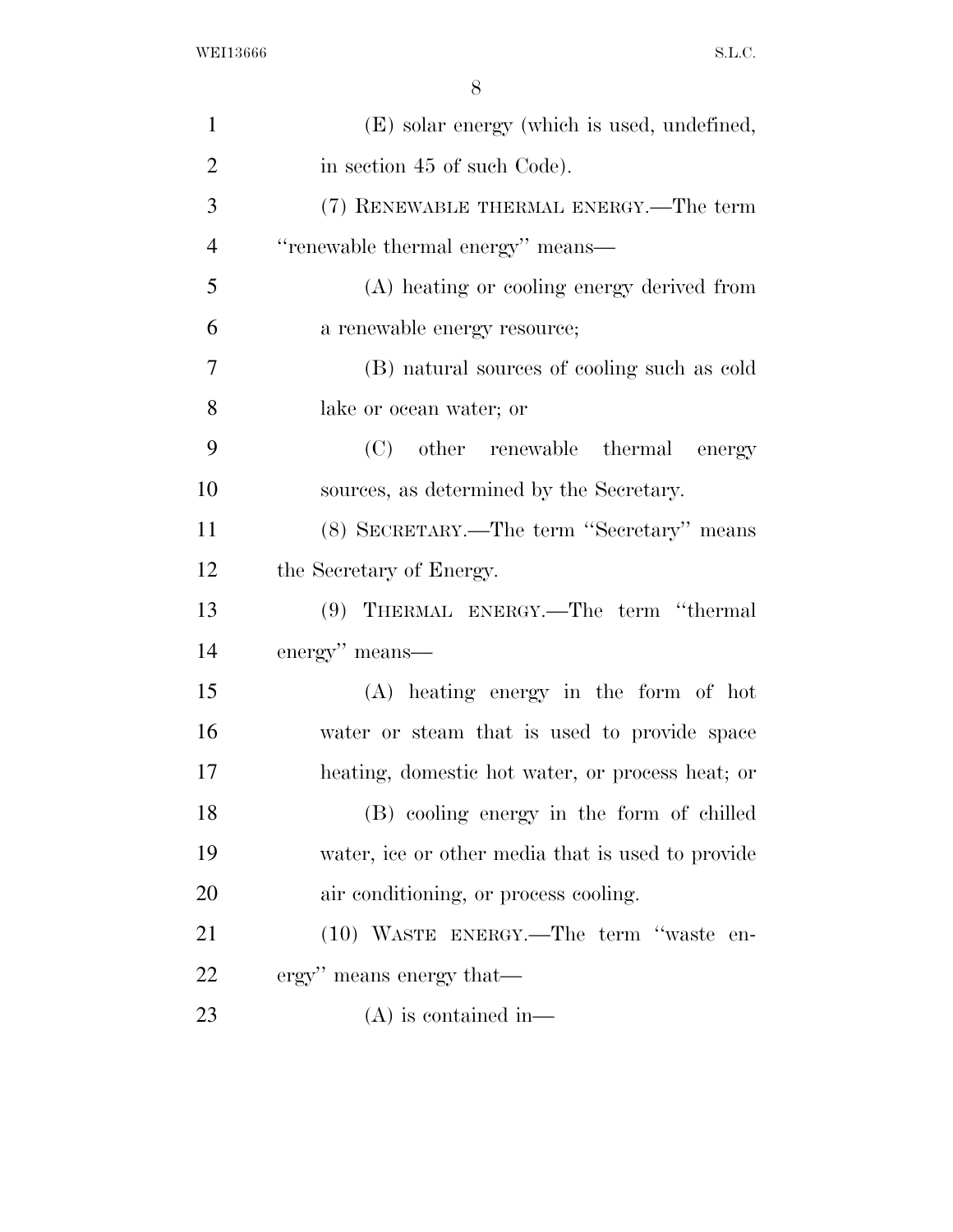| $\mathbf{1}$   | (i) exhaust gases, exhaust steam, con-                |
|----------------|-------------------------------------------------------|
| $\overline{2}$ | denser water, jacket cooling heat, or lubri-          |
| 3              | cating oil in power generation systems;               |
| $\overline{4}$ | (ii) exhaust heat, hot liquids, or flared             |
| 5              | gas from any industrial process;                      |
| 6              | (iii) waste gas or industrial tail gas                |
| 7              | that would otherwise be flared, incinerated,          |
| 8              | or vented;                                            |
| 9              | (iv) a pressure drop in any gas, ex-                  |
| 10             | cluding any pressure drop to a condenser              |
| 11             | that subsequently vents the resulting heat;           |
| 12             | (v) condenser water from chilled water                |
| 13             | or refrigeration plants; or                           |
| 14             | (vi) any other form of waste energy,                  |
| 15             | as determined by the Secretary; and                   |
| 16             | $(B)(i)$ in the case of an existing facility, is      |
| 17             | not being used; or                                    |
| 18             | (ii) in the case of a new facility, is not con-       |
| 19             | ventionally used in comparable systems.               |
| <b>20</b>      | SEC. 4. TECHNICAL ASSISTANCE PROGRAM.                 |
| 21             | (a) ESTABLISHMENT.-                                   |
| <u>22</u>      | (1) IN GENERAL.—The Secretary shall establish         |
| 23             | a program to disseminate information and provide      |
| 24             | technical assistance, directly or through grants pro- |
| 25             | vided so that recipients may contract to obtain tech- |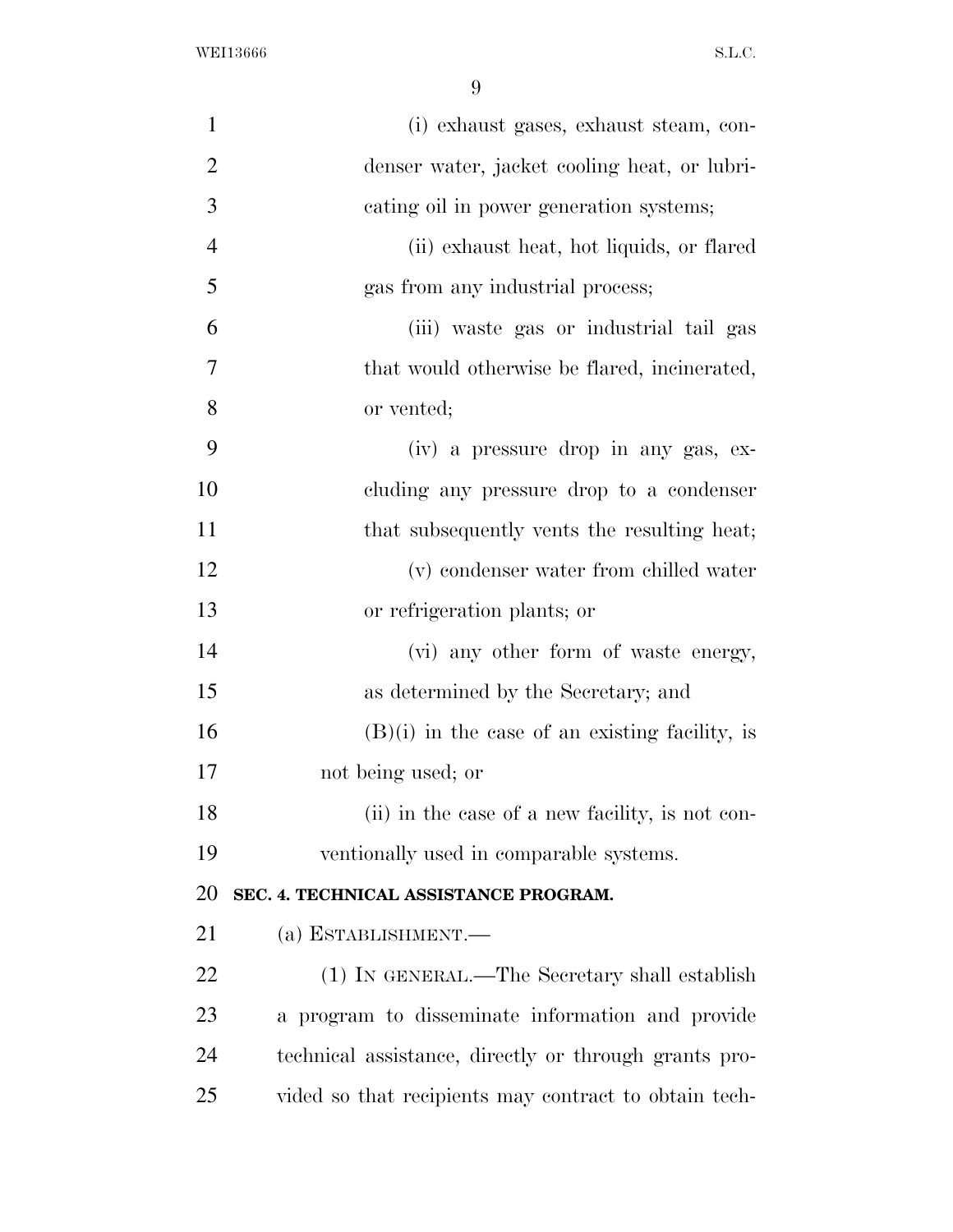| $\mathbf{1}$   | nical assistance, to assist eligible entities in identi- |
|----------------|----------------------------------------------------------|
|                |                                                          |
| $\overline{2}$ | fying, evaluating, planning, and designing local en-     |
| 3              | ergy infrastructure.                                     |
| $\overline{4}$ | (2) TECHNICAL ASSISTANCE.—The technical                  |
| 5              | assistance under paragraph (1) shall include assist-     |
| 6              | ance with 1 or more of the following:                    |
| $\overline{7}$ | (A) Identification of opportunities to use               |
| 8              | waste energy or renewable energy resources.              |
| 9              | (B) Assessment of technical and economic                 |
| 10             | characteristics.                                         |
| 11             | (C) Utility interconnection.                             |
| 12             | (D) Negotiation of power and fuel con-                   |
| 13             | tracts.                                                  |
| 14             | (E) Permitting and siting issues.                        |
| 15             | (F) Marketing and contract negotiations.                 |
| 16             | (G) Business planning and financial anal-                |
| 17             | ysis.                                                    |
| 18             | (H) Engineering design.                                  |
| 19             | (3) INFORMATION DISSEMINATION.—The infor-                |
| 20             | mation dissemination under paragraph (1) shall in-       |
| 21             | clude—                                                   |
| 22             | (A) information relating to the topics iden-             |
| 23             | tified in paragraph $(2)$ , including case studies       |
| 24             | of successful examples; and                              |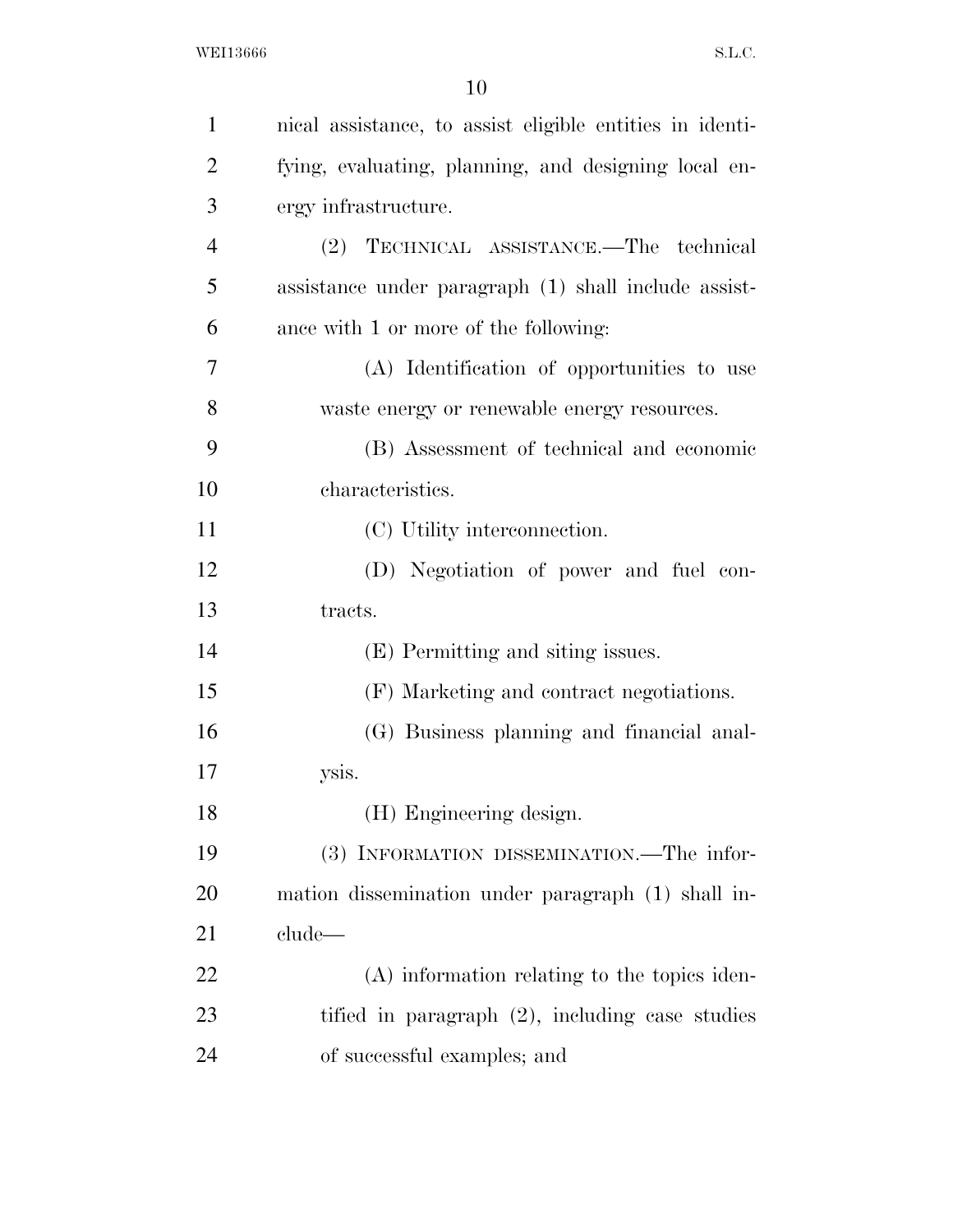(B) computer software for assessment, de- sign, and operation and maintenance of local energy infrastructure. (b) ELIGIBLE ENTITY.—Any nonprofit or for-profit entity shall be eligible to receive assistance under the pro- gram established under subsection (a). (c) ELIGIBLE COSTS.—On application by an eligible entity, the Secretary may award grants to an eligible enti- ty to provide funds to cover not more than— (1) 100 percent of the cost of initial assessment to identify local energy opportunities; (2) 75 percent of the cost of feasibility studies to assess the potential for the implementation of local energy infrastructure; (3) 60 percent of the cost of guidance on over- coming barriers to the implementation of local en- ergy infrastructure, including financial, contracting, siting, and permitting issues; and (4) 45 percent of the cost of detailed engineer-20 ing of local energy infrastructure. 21 (d) APPLICATIONS.— (1) IN GENERAL.—An eligible entity desiring technical assistance under this section shall submit an application to the Secretary at such time, in such manner, and containing such information as the Sec-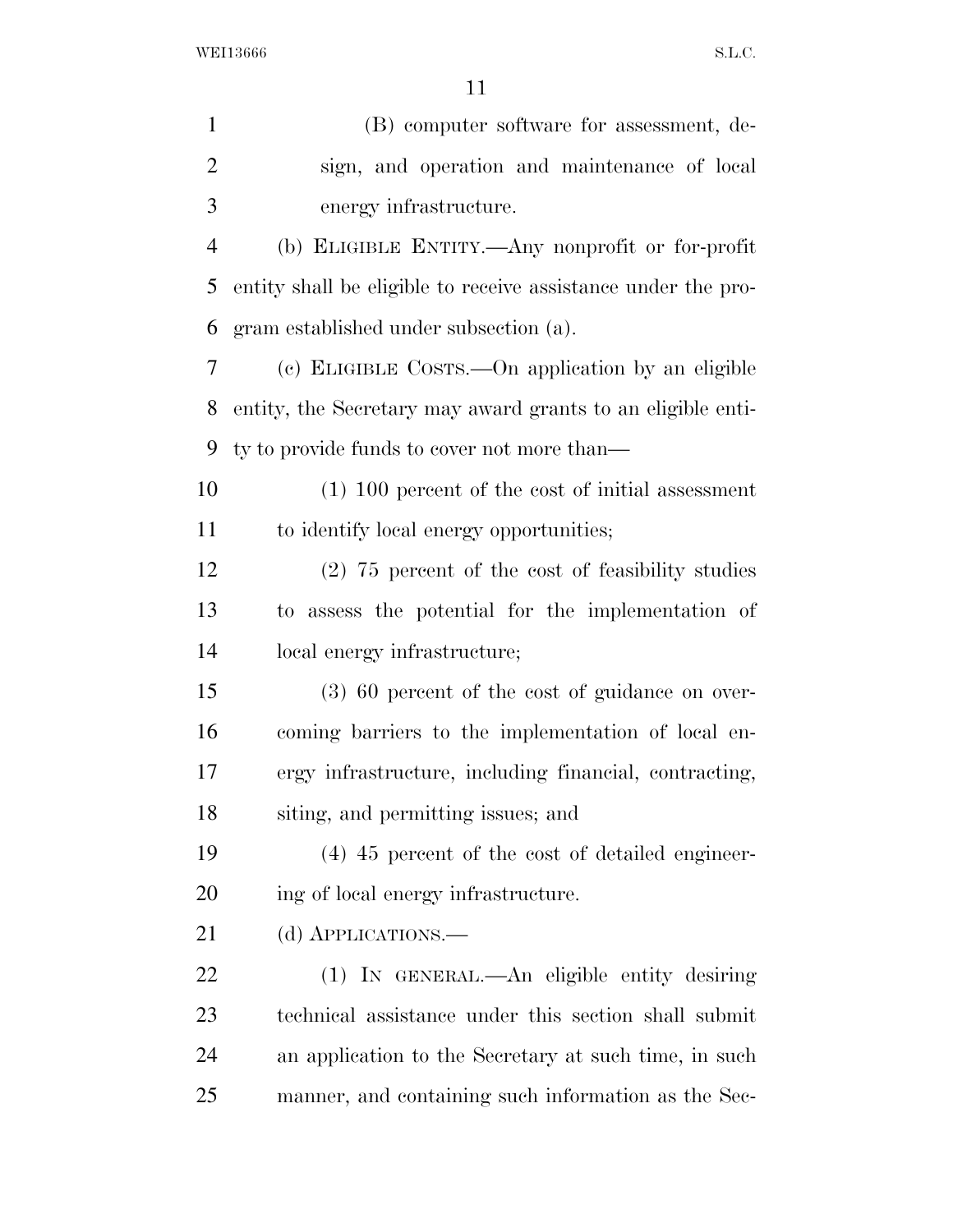| $\mathbf{1}$   | retary may require under the rules and procedures             |
|----------------|---------------------------------------------------------------|
| $\overline{2}$ | adopted under subsection (f).                                 |
| 3              | (2) APPLICATION PROCESS.—The Secretary                        |
| $\overline{4}$ | shall seek applications for technical assistance under        |
| 5              | this section—                                                 |
| 6              | (A) on a competitive basis; and                               |
| 7              | (B) on a periodic basis, but not less fre-                    |
| 8              | quently than once every 12 months.                            |
| 9              | (e) PRIORITIES.—In evaluating projects, the Sec-              |
| 10             | retary shall give priority to projects that have the greatest |
| 11             | potential for-                                                |
| 12             | (1) maximizing elimination of fossil fuel use;                |
| 13             | (2) strengthening the reliability of local energy             |
| 14             | supplies and boosting the resiliency of energy infra-         |
| 15             | structure to the impact of extreme weather events,            |
| 16             | power grid failures, and interruptions in supply of           |
| 17             | fossil fuels;                                                 |
| 18             | (3) minimizing environmental impact, including                |
| 19             | regulated air pollutants, greenhouse gas emissions,           |
| <b>20</b>      | and use of ozone-depleting refrigerants;                      |
| 21             | (4) facilitating use of renewable energy re-                  |
| 22             | sources;                                                      |
| 23             | (5) increasing industrial competitiveness; and                |
| 24             | (6) maximizing local job creation.                            |
|                |                                                               |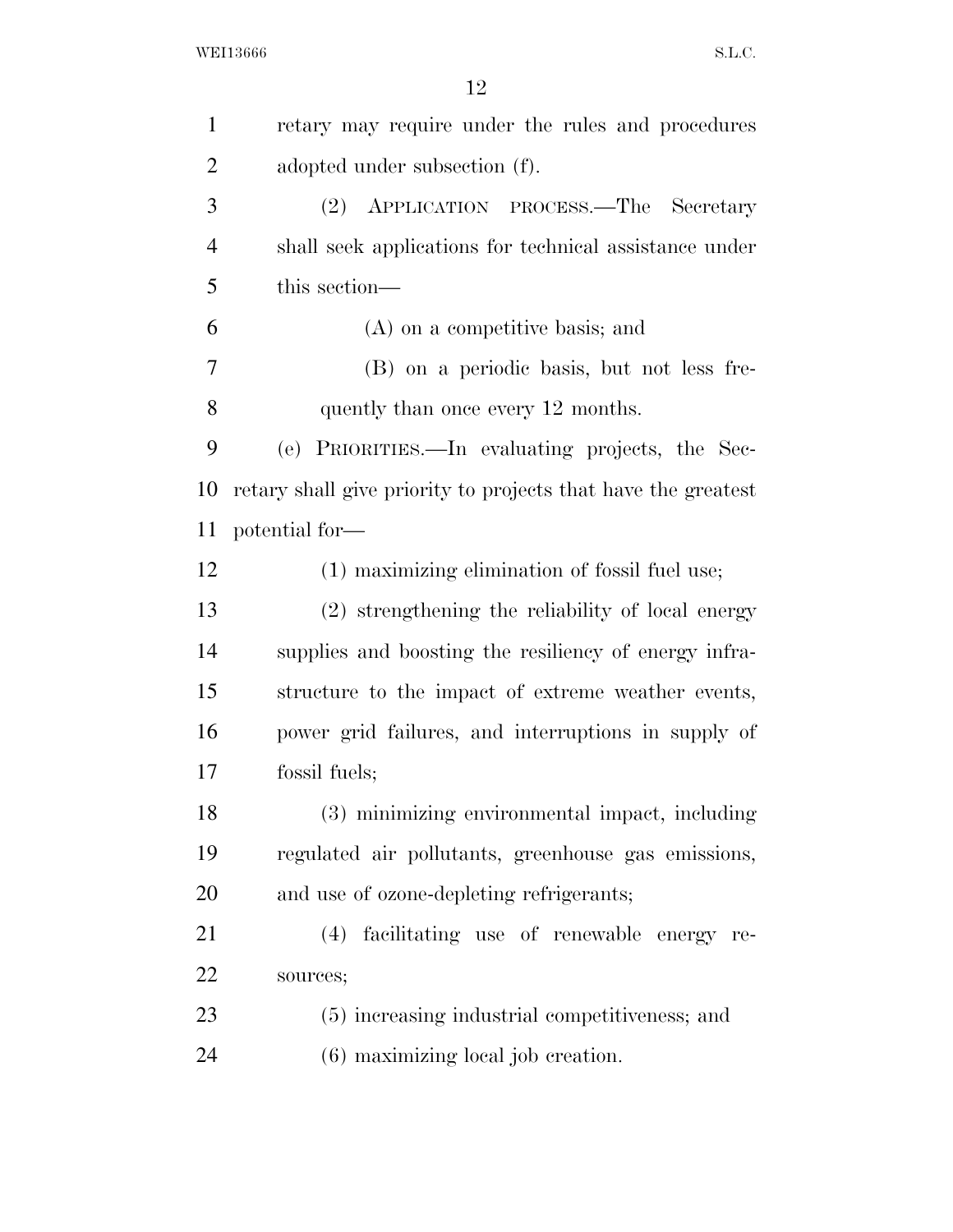(f) RULES AND PROCEDURES.—Not later than 180 days after the date of enactment of this Act, the Secretary shall adopt rules and procedures for the administration of the program established under this section, consistent with the provisions of this Act.

 (g) AUTHORIZATION OF APPROPRIATIONS.—There is authorized to be appropriated to carry out this section \$150,000,000 for the period of fiscal years 2014 through 2018, to remain available until expended.

# **SEC. 5. LOAN GUARANTEES FOR LOCAL ENERGY INFRA-STRUCTURE.**

 (a) LOCAL ENERGY INFRASTRUCTURE LOAN GUAR-ANTEE PROGRAM.—

 (1) IN GENERAL.—Title XVII of the Energy Policy Act of 2005 (42 U.S.C. 16511 et seq.) is amended by adding at the end the following:

### **''SEC. 1706. LOCAL ENERGY INFRASTRUCTURE LOAN GUAR-**

### **ANTEE PROGRAM. —**

 ''(a) IN GENERAL.—The Secretary may make guar- antees under this section for commercial or innovative projects defined as 'local energy infrastructure' in section 3 of the Local Energy Supply and Resiliency Act of 2013. ''(b) MODIFICATION OF EXISTING AUTHORITY.—The Secretary shall reserve \$4,000,000,000 of the loan guar-